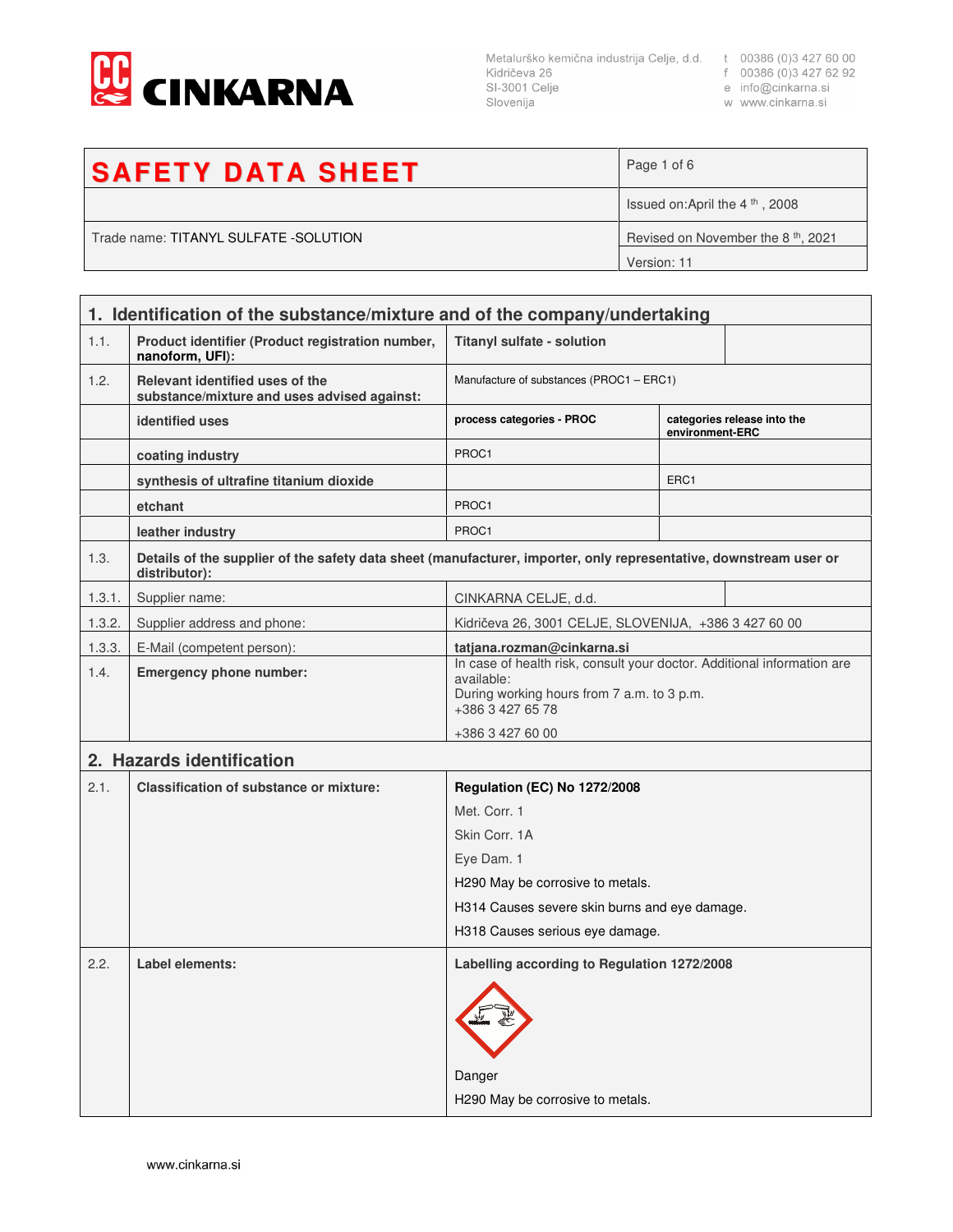Trade name: TITANYL SULFATE -SOLUTION

**3. Composition/information on ingredients**

| H314 Causes severe skin burns and eye damage.<br>P264 Wash with water thoroughly after handling<br>P280: Wear protective gloves/protective clothing/eye<br>protection/face/protection.<br>P301+P330+P331 IF SWALLOWED: Rinse mouth, Do NOT induce<br>vomiting.<br>P304+P340 IF INHALED: Remove victim to fresh air and keep at rest<br>in a position comfortable for breathing<br>P310 Immediately call a POISON CENTER or doctor/physician.<br>P305+P351+P338 IF IN EYES: Rinse cautiously with water for<br>several minutes. Remove contact lenses, if present and easy to do.<br>Continue rising.<br>P405: Sore lock up.<br>P406: Store in corrosive resistant/container with a resistant inner liner<br>P501: Dispose of contents/container - neutralized and disposed of in<br>accordance with national laws<br><b>Other hazards:</b><br>2.3.<br>none |  |  |
|------------------------------------------------------------------------------------------------------------------------------------------------------------------------------------------------------------------------------------------------------------------------------------------------------------------------------------------------------------------------------------------------------------------------------------------------------------------------------------------------------------------------------------------------------------------------------------------------------------------------------------------------------------------------------------------------------------------------------------------------------------------------------------------------------------------------------------------------------------|--|--|
|                                                                                                                                                                                                                                                                                                                                                                                                                                                                                                                                                                                                                                                                                                                                                                                                                                                            |  |  |
|                                                                                                                                                                                                                                                                                                                                                                                                                                                                                                                                                                                                                                                                                                                                                                                                                                                            |  |  |
|                                                                                                                                                                                                                                                                                                                                                                                                                                                                                                                                                                                                                                                                                                                                                                                                                                                            |  |  |
|                                                                                                                                                                                                                                                                                                                                                                                                                                                                                                                                                                                                                                                                                                                                                                                                                                                            |  |  |
|                                                                                                                                                                                                                                                                                                                                                                                                                                                                                                                                                                                                                                                                                                                                                                                                                                                            |  |  |
|                                                                                                                                                                                                                                                                                                                                                                                                                                                                                                                                                                                                                                                                                                                                                                                                                                                            |  |  |
|                                                                                                                                                                                                                                                                                                                                                                                                                                                                                                                                                                                                                                                                                                                                                                                                                                                            |  |  |
|                                                                                                                                                                                                                                                                                                                                                                                                                                                                                                                                                                                                                                                                                                                                                                                                                                                            |  |  |
|                                                                                                                                                                                                                                                                                                                                                                                                                                                                                                                                                                                                                                                                                                                                                                                                                                                            |  |  |
|                                                                                                                                                                                                                                                                                                                                                                                                                                                                                                                                                                                                                                                                                                                                                                                                                                                            |  |  |
|                                                                                                                                                                                                                                                                                                                                                                                                                                                                                                                                                                                                                                                                                                                                                                                                                                                            |  |  |

## 3.1. /3.2

**Substances/ mixture:** Mixture contains up to 39 % H2SO4, up to 12 % TiO2 (or up to 24 % TiOSO4) and water

| Chemical name                  | CAS No.<br>EC No.<br>Index No.         | <b>REACH</b><br>Registration No.<br>Reference No. | $\%$<br>wt/vol/max.<br>conc.                    | Classification according to<br>Regulation (EC) No 1272/2008<br>(CLP) | SCL,<br>M-factor,<br>ATE                                                                                                         |
|--------------------------------|----------------------------------------|---------------------------------------------------|-------------------------------------------------|----------------------------------------------------------------------|----------------------------------------------------------------------------------------------------------------------------------|
| Sulphuric acid<br><b>H2SO4</b> | 7664-93-9<br>231-639-5<br>016-020-00-8 | 01-2119458838-<br>20-0082                         | $32 \% -$<br>39 %                               | Skin corr. 1A H314                                                   | Skin corr. 1A; H314;<br>$C = 15\%$ skin irrit. ";<br>$H315:5\% < = C < 15$<br>$%$ eye irrit. 2;<br>$H319:5\% < = C < 15$<br>$\%$ |
| Titanium oxide sulphate        | 13825-74-6<br>237-523-0                | 01-2119560603-<br>42-0003                         | $10% -$<br>12 % expressed<br>asTiO <sub>2</sub> | Met. Corr. 1<br>Skin Corr. 1A<br>Eye Dam. 1<br>H290 H314 H318        | Not hazardous substance                                                                                                          |

## **4. First aid measures**

| 4.1. | Description of first aid measures: | Remove contaminated clothing and footwear.                                                                                                         |
|------|------------------------------------|----------------------------------------------------------------------------------------------------------------------------------------------------|
|      | Inhalation:                        | Carry the injured outdoors, breathe plenty of fresh air, put in<br>comfortable position and seek medical assistance.                               |
|      | Skin contact:                      | Wash the affected area with plenty of water and seek medical<br>assistance.                                                                        |
|      | Eyes/mycosis contact:              | Rinse with cold water for at least 10 to 15 minutes) with opened<br>eyelids and moving the eyeballs in all directions, seek medical<br>assistance. |
|      | Ingestion:                         | Rinse mouth with water and drink lots of water, do not incite vomiting,                                                                            |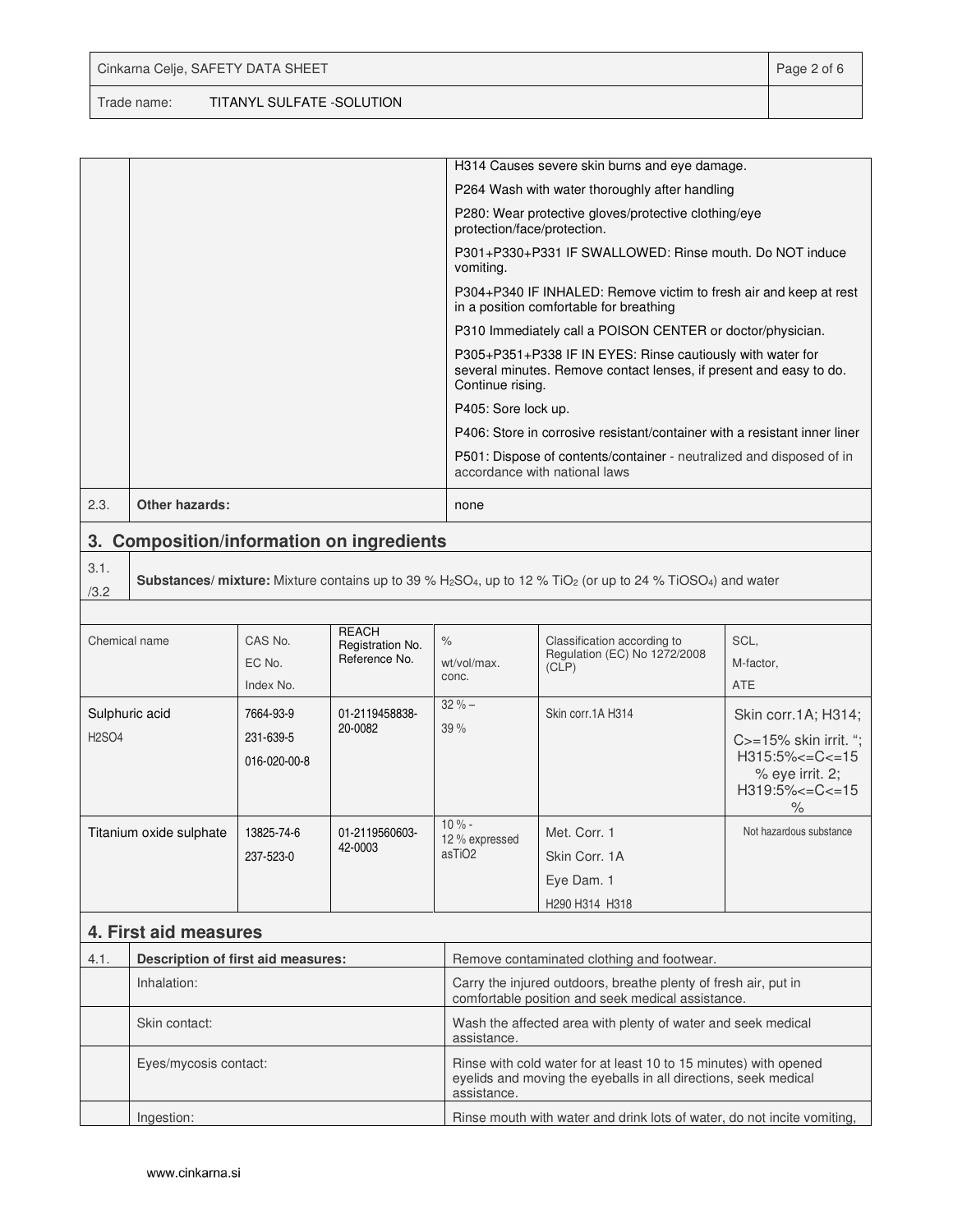## Cinkarna Celje, SAFETY DATA SHEET **Page 3 of 6** and 2011 12 and 2012 12 and 2012 12 and 2012 12 and 2012 12 and 201

Trade name: TITANYL SULFATE -SOLUTION

|        |                                                                                                | seek medical assistance.                                                                                                                                                                                  |
|--------|------------------------------------------------------------------------------------------------|-----------------------------------------------------------------------------------------------------------------------------------------------------------------------------------------------------------|
| 4.2    | Most important symptoms and effects, acute<br>and delayed:                                     | Spasm, inflammation and edema of the larynx, spasm, inflammation<br>and edema of bronchi, pneumonitis, pulmonary edema, burning<br>sensation, cough, wheezing, laryngitis, shortness of breath, headache. |
| 4.3.   | Indication of any immediate medical attention<br>and special treatment needed:                 | Rinse mouth with water and drink lots of water, seek medical<br>assistance.                                                                                                                               |
|        | 5. Firefighting measures                                                                       |                                                                                                                                                                                                           |
| 5.1.   | <b>Extinguishing media</b>                                                                     |                                                                                                                                                                                                           |
|        | Appropriate media:                                                                             | Titanyl sulfate solution does not burn and does not support fire. If the<br>product is involved in fire, use foam, carbon dioxide or powder.                                                              |
|        | Inappropriate media:                                                                           | Contact with metals may release hydrogen which may create<br>explosive mixtures in contact with air.                                                                                                      |
|        |                                                                                                | In case of fire containers with titanyl sulfate solution may be cooled<br>with water spray but only if closed. Prevent water to penetrate into the<br>solution.                                           |
| 5.2.   | Specific hazards arising from the substance or<br>mixture:                                     | corrosive mixture                                                                                                                                                                                         |
| 5.3.   | <b>Advice for firefighters:</b>                                                                | In case of fire, use water spray, foam, dry chemicals or CO <sub>2</sub> .                                                                                                                                |
|        |                                                                                                | Protective gloves, protective clothes or apron, watertight shoes                                                                                                                                          |
|        |                                                                                                | or boots, all from acid-proof materials. Protective goggles or                                                                                                                                            |
|        |                                                                                                | face shield.                                                                                                                                                                                              |
|        |                                                                                                | See 8.2.2.                                                                                                                                                                                                |
|        | 6. Accidental release measures                                                                 |                                                                                                                                                                                                           |
| 6.1.   | Personal precautions protective equipment and<br>emergency procedures                          | Evacuate area. Wear acid-proof clothing, footwear and face shield or<br>goggles within the hazardous area. Call fire brigade. Prevent contact<br>of titanyl sulfate with metals.                          |
| 6.1.1. | For non-emergency persons:                                                                     | Remove unauthorized.                                                                                                                                                                                      |
| 6.1.2. | For emergency responders:                                                                      | Wear acid-proof clothing, footwear and face shield or goggles within<br>the hazardous area.                                                                                                               |
|        |                                                                                                | See 8.2.2.                                                                                                                                                                                                |
| 6.2.   | <b>Environmental precautions:</b>                                                              | Prevent drainage into water beds and sewer ducts.                                                                                                                                                         |
| 6.3.   | Methods and material for containment and<br>cleaning up:                                       | Neutralise titanyl sulfate with limestone or lime. Remove created<br>gypsum and dispose it properly.                                                                                                      |
| 6.3.1. | Appropriate spillage retaining techniques (fencing,<br>covering drains, retaining procedures): | Impoundment embankment.                                                                                                                                                                                   |
| 6.3.2. | Appropriate cleaning procedures                                                                |                                                                                                                                                                                                           |
|        | Neutralization techniques:                                                                     | Neutralise titanyl sulfate with limestone or lime. Remove created<br>gypsum and dispose it properly.                                                                                                      |
|        | Decontamination techniques:                                                                    | Pick up and arrange disposal without creating dust. Sweep up and<br>showel. Keep in suitable, closed containers for disposal.                                                                             |
|        | Absorbent materials:                                                                           | Non-combustible absorbents - diatomaceous earth, send, earth.                                                                                                                                             |
|        | Cleaning techniques:                                                                           | Remove created gypsum and dispose it properly.                                                                                                                                                            |
|        | Sucking techniques:                                                                            | Procedure is possible if suitable equipment is present (corrosion<br>resistant equipment)                                                                                                                 |
|        | Required equipment for retaining /cleaning:                                                    | Shovels and suitable packaging                                                                                                                                                                            |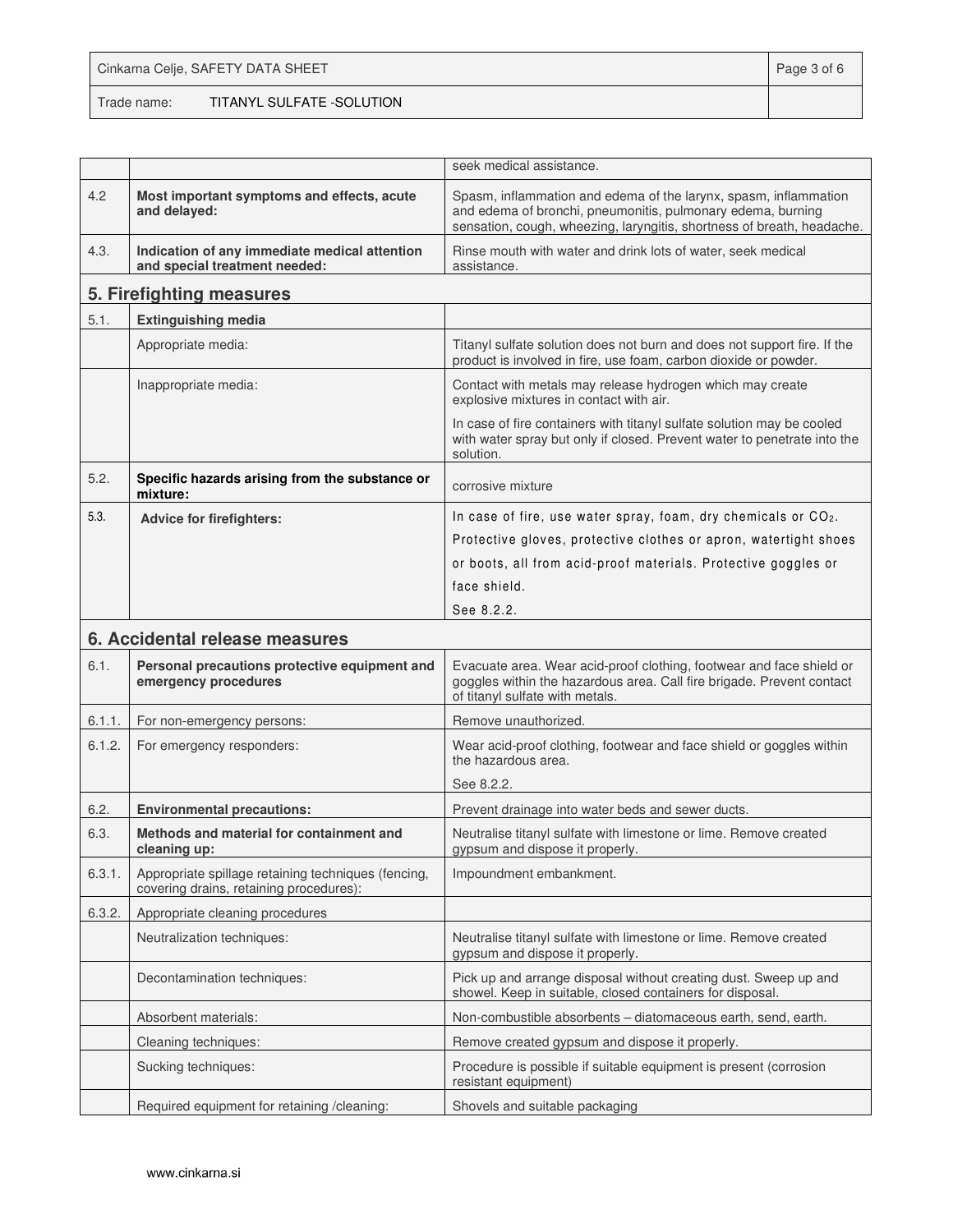|             | Cinkarna Celje, SAFETY DATA SHEET | Page 4 of 6 |
|-------------|-----------------------------------|-------------|
| Trade name: | TITANYL SULFATE -SOLUTION         |             |

| 6.3.3. | Inappropriate cleaning or retaining techniques:                                                                                                   | Rinsing into water or earth, sewage or watercourse                                                                                                                                                                          |
|--------|---------------------------------------------------------------------------------------------------------------------------------------------------|-----------------------------------------------------------------------------------------------------------------------------------------------------------------------------------------------------------------------------|
| 6.4.   | Reference to other sections:                                                                                                                      | See 8.2.2.                                                                                                                                                                                                                  |
|        | 7. Handling and storage                                                                                                                           |                                                                                                                                                                                                                             |
| 7.1.   | Precautions for safe handling                                                                                                                     |                                                                                                                                                                                                                             |
| 7.1.1. | Recommendations shall be specified to:                                                                                                            | Stored in special cold, dry and airy store room, protected from sun<br>Containers with titanyl sulfate solution must be clearly labelled and<br>closed. During warm season containers must be periodically vented.          |
|        | Safe handling of substance or mixture:                                                                                                            | Familiarize operators handling the titanyl sulfate solution with hazards,<br>appropriate handling, personal protective equipment, and first aid<br>measures in case of accidents, assistance and environment<br>protection. |
|        |                                                                                                                                                   | Shower must be available in the vicinity of storage area.                                                                                                                                                                   |
|        | Prevent handling of incompatible substances or<br>mixtures:                                                                                       | Do not store the following substances in the same storage space:<br>chlorates, chromates, nitrates, and the like, flammable substances,<br>HCl, HNO <sub>3</sub> , leaches, and metallic dust                               |
|        | Operations and conditions which create new risks<br>by altering the properties of the substance or<br>mixture, and to appropriate countermeasure: | Do not store in steel containers                                                                                                                                                                                            |
|        | Reduce the release of the substance or mixture to<br>the environment:                                                                             | Storage floor must be made of acid resistant material.                                                                                                                                                                      |
| 7.1.2. | General working hygiene (prohibited eating,<br>drinking and smoking within working area; washing<br>hands $\dots$ :                               | No smoking inside storage area, no food and beverage.<br>Washing hands.                                                                                                                                                     |
| 7.2.   | Conditions for safe storage, including any<br>incompatibilities                                                                                   |                                                                                                                                                                                                                             |
|        | Management of risk associated with:                                                                                                               |                                                                                                                                                                                                                             |
|        | - explosive atmospheres:                                                                                                                          | Stored in special cold, dry and airy store room, protected from sun<br>Containers with titanyl sulfate solution must be clearly labelled and<br>closed. During warm season containers must be periodically vented           |
|        | - corrosive substances:                                                                                                                           | Storage floor must be made of acid resistant material. The storage<br>room must have drenage in summary cave, where titanyl sulfate -<br>solution can be neutralised.                                                       |
|        | - incompatible substances or mixtures:                                                                                                            | Do not store the following substances in the same storage space:<br>chlorates, chromates, nitrates, and the like, flammable substances,<br>HCI, HNO <sub>3</sub> , leaches, and metallic dust                               |
|        | - evaporation substances:                                                                                                                         | Non volatile                                                                                                                                                                                                                |
|        | - potential ignition sources:                                                                                                                     | No smoking inside storage area.                                                                                                                                                                                             |
|        | How to control the effects of                                                                                                                     |                                                                                                                                                                                                                             |
|        | - weather conditions:                                                                                                                             | No water contact with titanyl sulfate-solution                                                                                                                                                                              |
|        | - ambient pressure:                                                                                                                               | Periodically vented.                                                                                                                                                                                                        |
|        | - temperature:                                                                                                                                    | Not under - 20 °C                                                                                                                                                                                                           |
|        | - sunlight:                                                                                                                                       | No direct sunlight                                                                                                                                                                                                          |
|        | - humidity:                                                                                                                                       | Prevent contact wet air and titanyl sulfate -solution                                                                                                                                                                       |
|        | Securing integrity of substance or mixture by use<br>of:                                                                                          |                                                                                                                                                                                                                             |
|        | - stabilisers:                                                                                                                                    | Not important                                                                                                                                                                                                               |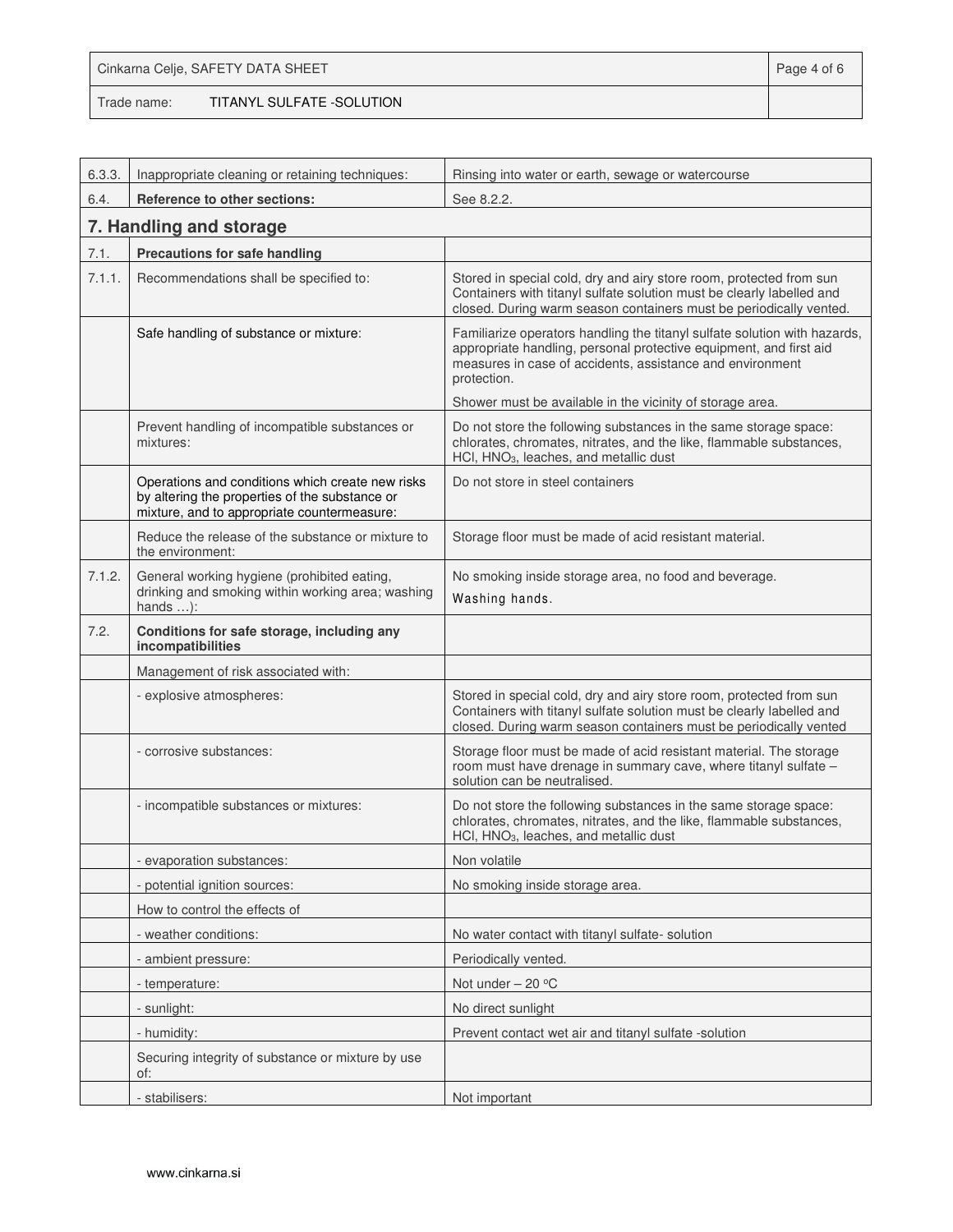|             | Cinkarna Celje, SAFETY DATA SHEET | Page 5 of 6 |
|-------------|-----------------------------------|-------------|
| Trade name: | TITANYL SULFATE -SOLUTION         |             |

|        | - antioxidants:                                                                                 | Not important                                                                                                                                          |
|--------|-------------------------------------------------------------------------------------------------|--------------------------------------------------------------------------------------------------------------------------------------------------------|
|        | Other advice including:                                                                         |                                                                                                                                                        |
|        | - ventilation requirements;                                                                     | Storage room must be ventilated.                                                                                                                       |
|        | - specific designs for storage rooms or vessels<br>(including retention walls and ventilation): | Storage floor must be made of acid resistant material.                                                                                                 |
|        | - quantity limitations regarding storage conditions:                                            | If it is specifically provided.                                                                                                                        |
|        | - packaging compatibility:                                                                      | Only packaging for class 8, packaging group II (ADR). Packaging<br>P001 and IBC02                                                                      |
| 7.3.   | Specific end use(s):                                                                            | See 1.2.                                                                                                                                               |
|        | 8. Exposure control/ personal protection                                                        |                                                                                                                                                        |
| 8.1.   | <b>Control parameters</b>                                                                       |                                                                                                                                                        |
| 8.1.1. | -Limit values (MV):                                                                             | Sulfuric acid aerosol – air concentration MV at workplace: 15 mg/m <sup>3</sup>                                                                        |
|        | -Limit values (BAT):                                                                            | TLV 0 10 mg/m <sup>3</sup> (5 mg/m <sup>3</sup> resp.)                                                                                                 |
|        | DNEL:                                                                                           | Not provided.                                                                                                                                          |
|        | PNEC:                                                                                           | Not provided.                                                                                                                                          |
| 8.2.   | <b>Exposure control</b>                                                                         |                                                                                                                                                        |
| 8.2.1. | Appropriate engineering controls:                                                               | See 5., 6., 7., 10., 11., 12. and 13. All must be permanently followed and<br>controlled.                                                              |
| 8.2.2. | Personal protective equipment:                                                                  | All personal protective equipment must be in technically perfect<br>condition and clean. Never use damaged equipment. Constant control<br>is necessary |
|        | - respiratory protection:                                                                       | Not required for work, in case of fire see point 5.3.                                                                                                  |
|        | - skin protection:                                                                              | work clothes SIST EN ISO 13688                                                                                                                         |
|        | - hand protection:                                                                              | acid-resistant gloves (FKM-fluorinated rubber) (SIST EN ISO 374),<br>penetration time> 60 minutes, glove thickness: minimum 1.2 mm                     |
|        | - eye/face protection:                                                                          | tight-fitting safety goggles or face shield (SIST EN 166)                                                                                              |
|        | - heat radiation protection:                                                                    | Not important.                                                                                                                                         |
|        | Other:                                                                                          | Not important.                                                                                                                                         |
| 8.2.3. | Environment exposure control:                                                                   | See 5., 6., 7., 10., 11., 12. and 13. All must be permanently followed and<br>controlled.                                                              |
|        | 9. Physical and chemical properties                                                             |                                                                                                                                                        |
| 9.1.   | Information on basic physical and chemical<br>properties:                                       |                                                                                                                                                        |
|        | - Physical state:                                                                               | liquid                                                                                                                                                 |
|        | - color                                                                                         | Pale brown-yellow, milky                                                                                                                               |
|        | - odor:                                                                                         | no                                                                                                                                                     |
|        | pH:                                                                                             | Under 1                                                                                                                                                |
|        | Melting/freezing point:                                                                         | Under $-20 °C$                                                                                                                                         |
|        | Boiling point or initial boiling point and boiling<br>range                                     | 120-122 °C                                                                                                                                             |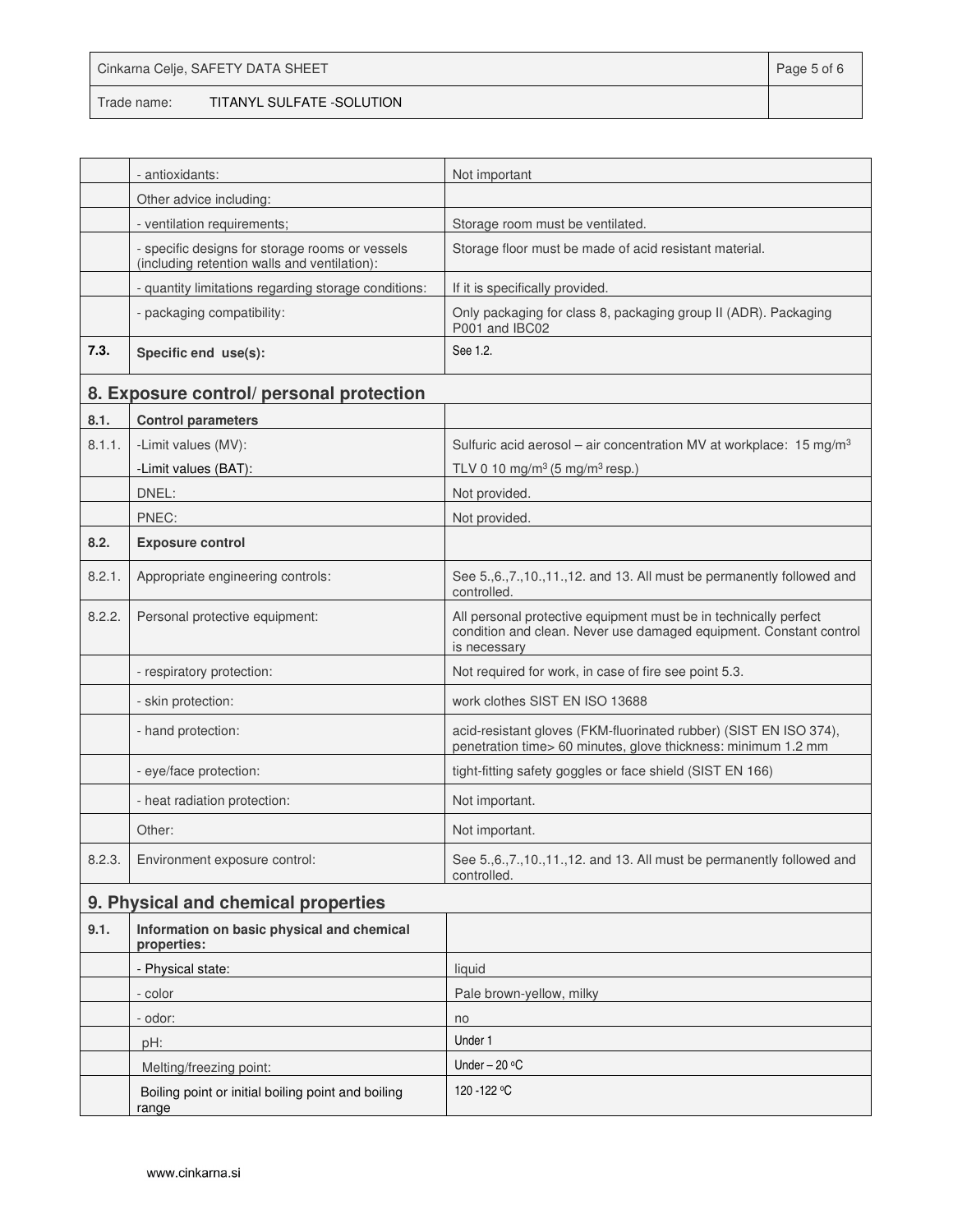|             | Cinkarna Celje, SAFETY DATA SHEET | Page 6 of 6 |
|-------------|-----------------------------------|-------------|
| Trade name: | TITANYL SULFATE -SOLUTION         |             |

|       | Flash point:                                                                       | Not flammable                                                                                                              |
|-------|------------------------------------------------------------------------------------|----------------------------------------------------------------------------------------------------------------------------|
|       | Auto-ignition temperature:                                                         | Not flammable                                                                                                              |
|       | flammability (solid, gas):                                                         | Not flammable                                                                                                              |
|       | Lower and upper explosion limit:                                                   | Not flammable                                                                                                              |
|       | Vapor pressure:                                                                    | No data available                                                                                                          |
|       | Density and/or relative density:                                                   | 1410 g /L (at 25 °C)                                                                                                       |
|       | Solubility:                                                                        | Unlimited in water                                                                                                         |
|       | partition coefficient: n-octanol-water:                                            | No data available                                                                                                          |
|       | Decomposition temperature:                                                         | No data available                                                                                                          |
|       | Kinematic viscosity:                                                               | 35 mPas at 30°C                                                                                                            |
|       | Relative vapour density:                                                           | No data available                                                                                                          |
| 9.2.  | Other information:                                                                 | Non                                                                                                                        |
| 9.2.1 | Information on physical hazard classes                                             |                                                                                                                            |
|       | -Explosives:                                                                       | Not flammable                                                                                                              |
|       | - Flammable gases:                                                                 | Not flammable                                                                                                              |
|       | - Aerosols:                                                                        | No data                                                                                                                    |
|       | - Oxidising gases:                                                                 | No data                                                                                                                    |
|       | - Flammable liquids:                                                               | Not flammable                                                                                                              |
|       | - Flammable solids:                                                                | Not flammable                                                                                                              |
|       | - Corrosive to metals:                                                             | yes                                                                                                                        |
| 9.2.2 | Other safety-related parameters:                                                   | Non                                                                                                                        |
|       | 10. Stability and reactivity                                                       |                                                                                                                            |
| 10.1. | <b>Reactivity:</b>                                                                 | Non-reactive.                                                                                                              |
| 10.2. | <b>Chemical stability:</b>                                                         | Stabile in normal conditions of use and transport.                                                                         |
| 10.3. | Possible hazardous reactions:                                                      | If involved in fire, dangerous gases can occur such as SO <sub>2</sub> or SO <sub>3</sub> . In                             |
|       |                                                                                    | contact with metal H <sub>2</sub> occur.                                                                                   |
| 10.4. | <b>Conditions to avoid:</b>                                                        | Dilute by pouring the titanyl sulfate solution into water, and not vice<br>versa.                                          |
| 10.5. | Incompatible materials:                                                            | chlorates, chromates, nitrates, and the like, flammable substances,<br>HCI. HNO <sub>3</sub> , leaches, and metallic dust. |
| 10.6. | <b>Hazardous decomposition products:</b>                                           | SO <sub>2</sub> , SO <sub>3</sub> and H <sub>2</sub> O (water vapor -aerosols)                                             |
|       | 11. Toxicological data                                                             |                                                                                                                            |
| 11.1. | Information on hazard classes as defined in<br><b>Regulation (EC) No 1272/2008</b> |                                                                                                                            |
|       | - Acute toxicity:                                                                  | Originating from its corrosiveness. In case of ingestion may cause<br>injuries of tongue, gullet, and stomach.             |
|       | - Skin corrosion/irritation:                                                       | Causes skin injuries which heal badly.                                                                                     |
|       |                                                                                    | Skin corrosion, hazard categories 1A.                                                                                      |
|       | - Serious eye damage/irritation:                                                   | Causes eyes injuries which heal badly.                                                                                     |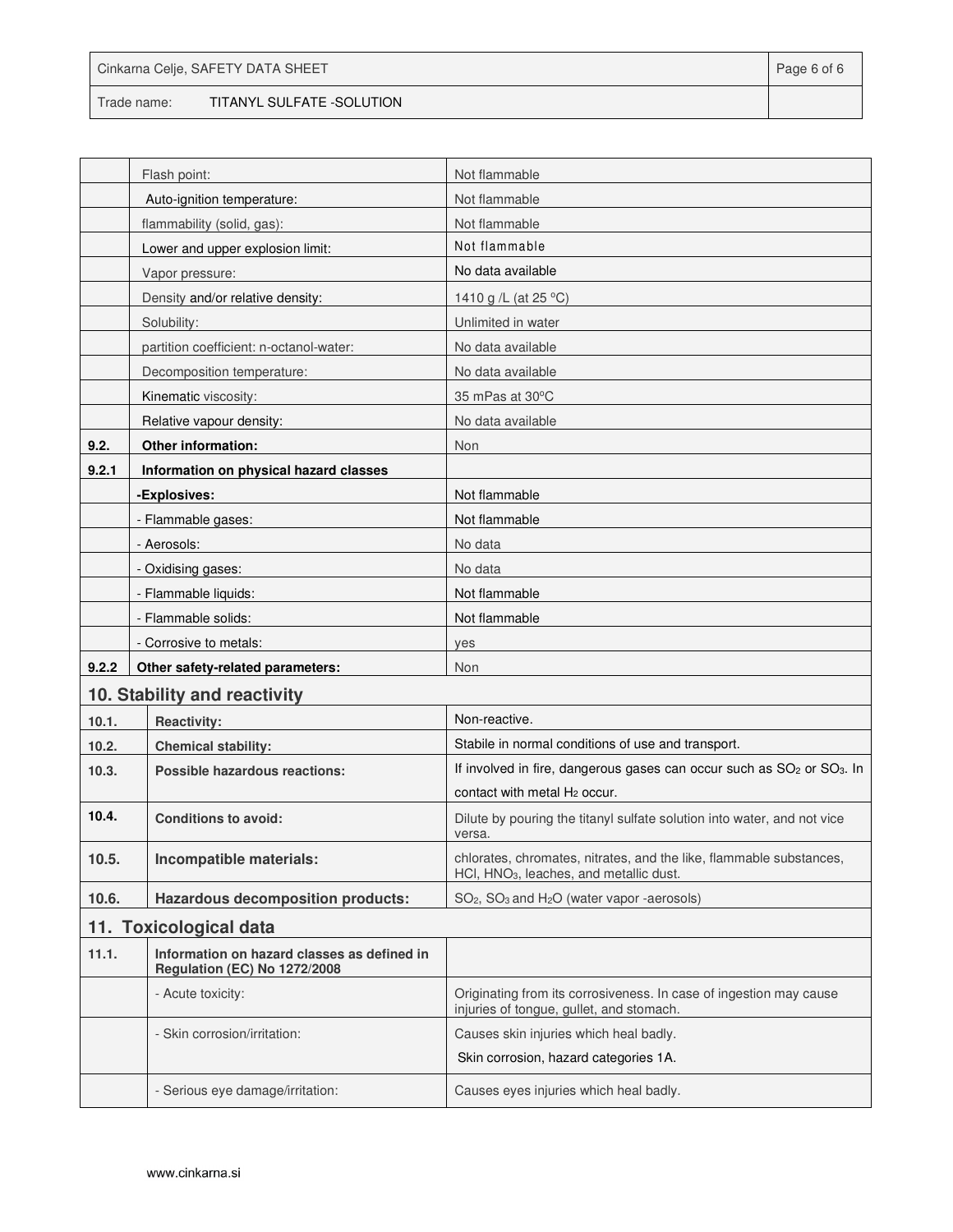| Cinkarna Celje, SAFETY DATA SHEET |                           |  |
|-----------------------------------|---------------------------|--|
| Trade name:                       | TITANYL SULFATE -SOLUTION |  |

|                            |                                                                                        | Skin corrosion, hazard categories 1.                                                                                                                                                                                                                                                                                                                             |  |  |
|----------------------------|----------------------------------------------------------------------------------------|------------------------------------------------------------------------------------------------------------------------------------------------------------------------------------------------------------------------------------------------------------------------------------------------------------------------------------------------------------------|--|--|
|                            | - Respiratory or skin sensitisation:                                                   | In case of vapour inhalation causes injuries of mouth cavity and<br>respiratory organs.                                                                                                                                                                                                                                                                          |  |  |
|                            | - Germ cell mutagenicity:                                                              | Not mutagenic                                                                                                                                                                                                                                                                                                                                                    |  |  |
|                            | - Carcinogenicity:                                                                     | Inhaling of vapours has potential role of development laryngeal<br>cancer                                                                                                                                                                                                                                                                                        |  |  |
|                            | - Toxicity for reproduction:                                                           | Not available                                                                                                                                                                                                                                                                                                                                                    |  |  |
|                            | - STOT – single exposure:                                                              | Skin corrosion, hazard categories 1A.                                                                                                                                                                                                                                                                                                                            |  |  |
|                            | - STOT - repeated exposure:                                                            | Skin corrosion, hazard categories 1A.                                                                                                                                                                                                                                                                                                                            |  |  |
|                            | - Aspiration hazard:                                                                   | No data                                                                                                                                                                                                                                                                                                                                                          |  |  |
|                            | - Endocrine disrupting properties                                                      | No data                                                                                                                                                                                                                                                                                                                                                          |  |  |
| 12. Ecological information |                                                                                        |                                                                                                                                                                                                                                                                                                                                                                  |  |  |
| 12.1.                      | <b>Toxicity:</b>                                                                       | Skin corrosion, hazard categories 1A.                                                                                                                                                                                                                                                                                                                            |  |  |
| 12.2.                      | Persistence and degradability:                                                         | Titanyl sulfate solution may be extracted from water only by<br>neutralization, not by biological cleaning.                                                                                                                                                                                                                                                      |  |  |
| 12.3.                      | <b>Bioaccumulative potential:</b>                                                      | do not accumulate in living organisms                                                                                                                                                                                                                                                                                                                            |  |  |
| 12.4.                      | <b>Mobility in soil:</b>                                                               | Liquid, limitless mixing with water.                                                                                                                                                                                                                                                                                                                             |  |  |
| 12.5.                      | <b>Results of PBT and vPvB assessment:</b>                                             | Not classified as PBT or VPvB                                                                                                                                                                                                                                                                                                                                    |  |  |
| 12.6.                      | <b>Endocrine disrupting properties:</b>                                                | No data                                                                                                                                                                                                                                                                                                                                                          |  |  |
| 12.7.                      | Other adversative effects:                                                             | Sulfuric acid dissociates into hydrogen ions and sulfate ions.<br>Hydrogen ions reduce pH value of local environment and can<br>destroyed living organisms                                                                                                                                                                                                       |  |  |
|                            | 13. Disposal considerations                                                            |                                                                                                                                                                                                                                                                                                                                                                  |  |  |
| 13.1.                      | Waste treatment methods:                                                               | Titanyl sulfate solution may not be disposed at any waste disposal<br>site. In case of small quantities acid should be neutralized until $pH =$<br>6.2 - 9.1, and in case of large quantities acid should be neutralized<br>with lime, and the created gypsum removed to disposal site in<br>accordance with local state and federal waste disposal regulations. |  |  |
| 14. Transport information  |                                                                                        |                                                                                                                                                                                                                                                                                                                                                                  |  |  |
|                            | ADR, RID, AND, IMDG, ICAO-TI/IATA-DGR                                                  |                                                                                                                                                                                                                                                                                                                                                                  |  |  |
| 14.1.                      | UN number or ID number:                                                                | 1760                                                                                                                                                                                                                                                                                                                                                             |  |  |
| 14.2.                      | UN proper shipping name:                                                               | CORROSIVE LIQUID N.O.S. (technical titanyl sulfate - solution)                                                                                                                                                                                                                                                                                                   |  |  |
| 14.3                       | Transport hazard class(es):                                                            | 8                                                                                                                                                                                                                                                                                                                                                                |  |  |
| 14.4.                      | Packaging group:                                                                       | $\mathbf{H}$                                                                                                                                                                                                                                                                                                                                                     |  |  |
| 14.5.                      | <b>Environmental hazards:</b>                                                          | Sulfuric acid dissociates into hydrogen ions and sulfate ions.<br>Hydrogen ions reduce pH value of local environment and can<br>destroyed living organisms.                                                                                                                                                                                                      |  |  |
| 14.6.                      | Special precautions for user:                                                          | not required                                                                                                                                                                                                                                                                                                                                                     |  |  |
| 14.7.                      | Maritime transport in bulk according to IMO<br>instruments:                            | Titanyl sulfate - the solution is a liquid                                                                                                                                                                                                                                                                                                                       |  |  |
| 15. Regulatory information |                                                                                        |                                                                                                                                                                                                                                                                                                                                                                  |  |  |
| 15.1.                      | Safety, health and environmental<br>regulations/legislation specific for the substance | European Agreement concerning the International Carriage of<br>Dangerous Goods by Road (ADR).                                                                                                                                                                                                                                                                    |  |  |